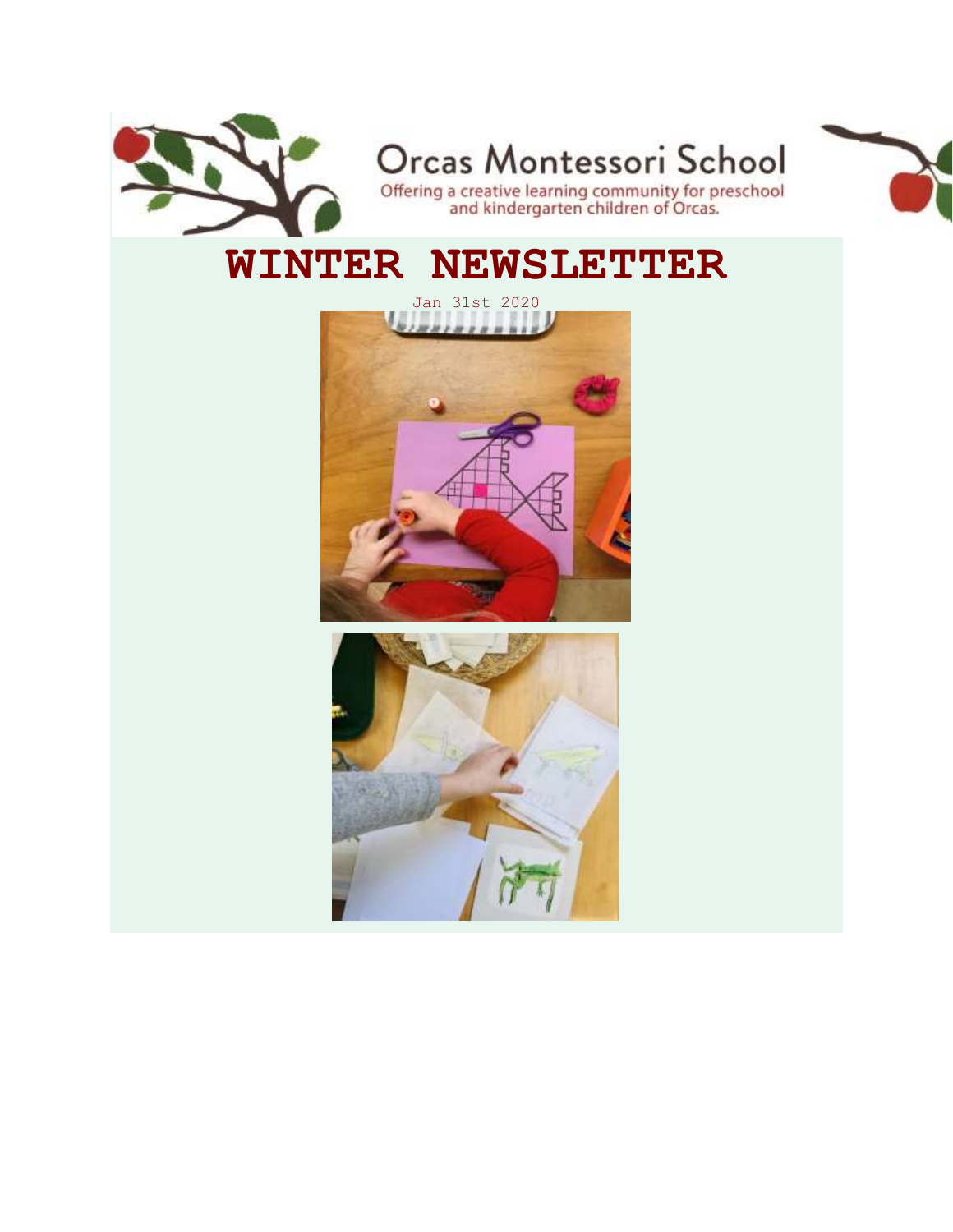

Greetings and Happy New Year!

Returning from their holiday break (as least as much as mother nature allowed) the children have been exploring a lovely mix of lessons, planning and practicing their upcoming performance, fighting off a wicked flu, and keeping our little school filled with great stories, hearty laughter, some tears, and a bright joyful rhythm that is a true wonder to follow.

While the entire month is dedicated to a peek into the rainforests, weather and the continent of South America, for the oldest children, the story papers, math booklets, seasonal art projects and scientific tracing books have held sway in the new year. The second years have been pushing forward into the teens, preliminary reading, and many of the larger practical life kits, and our newest students have been busy with puzzles of all kinds, line walking and a wealth of small group lessons from the spoken language and sensorial areas.

Amazing as all this work is, there has also been plenty of time to enjoy the more social side of things, both amongst ourselves, and with our amazing guest Antoinette (Storybird) Botsford and weekly music with "Miss Mandy" Troxel. What a gift! We are always open to visits from the community, and from parents. Please let us know if you have something or some talent to bring to the children at our daily group.

I have really appreciated the great talks we have been having, and am working to check in with all our families before the Mid-Winter break.

Finally, having begun their planning and rehearsal for the upcoming Mid-Winter Tea, the whole class is now counting the days until they can take their songs, poems and introductions to a crowd. We will be keeping everyone updated about the event, and keeping ourselves busy with the decorations.

See you at the Tea! Tom **No School Feb 14-17 Mid Winter Break Enjoy the long weekend!**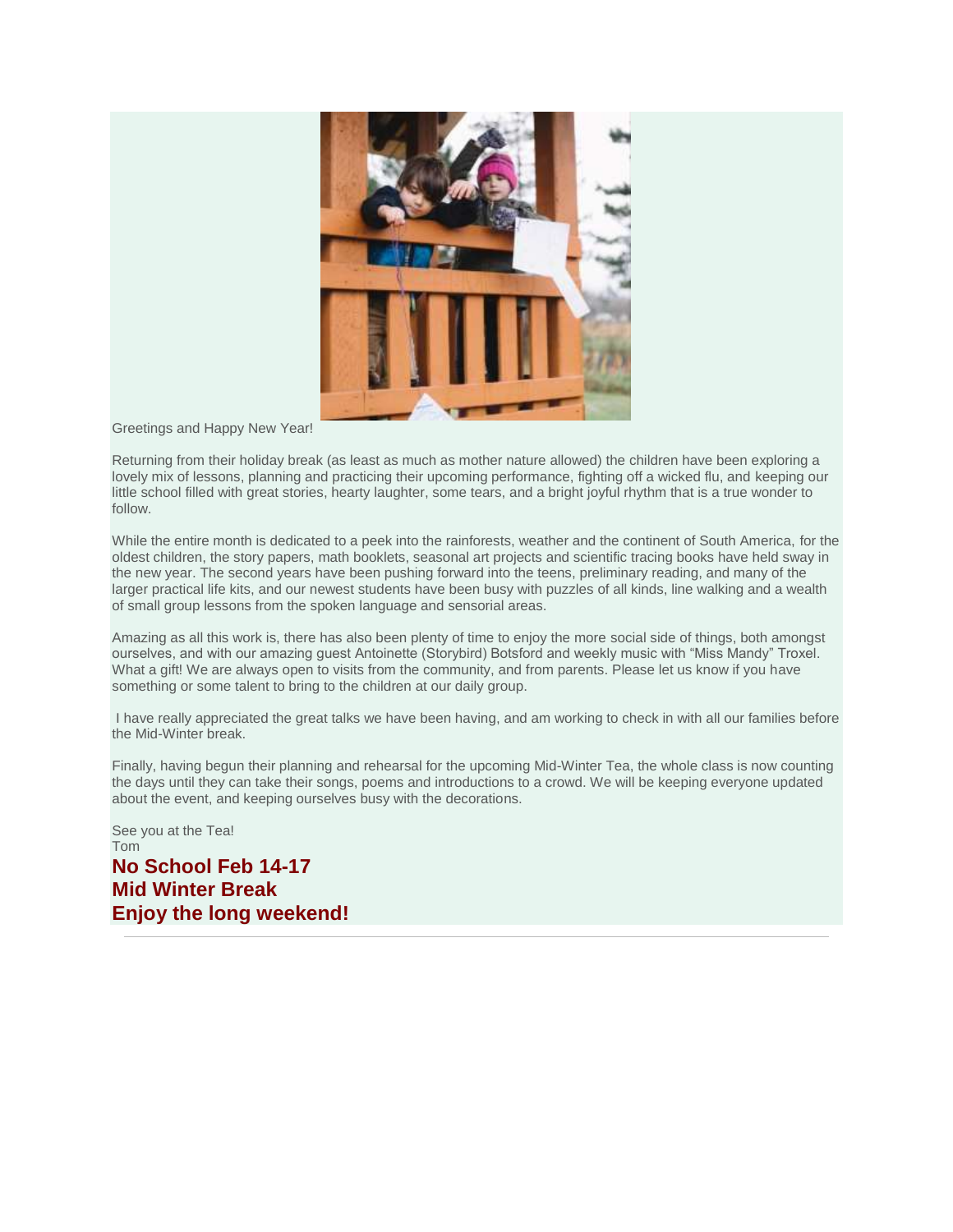

Our class cordially invites you to tea, with songs, poems and a potluck lunch. All family members are welcome.

Kaleidoscope has kindly offered to transport the children from OMS to Emmanuel Episcopal Church in their bus. Tea will end around our usual dismissal time of 12.30.

Permission slips for the bus trip are on the sign-in clipboard.

Please sign up to bring something to the tea - you'll see the sign-up sheet with more details on the front door.

If you have some time to help set up the tea, and tidy up afterwards we would love to have some extra hands. Just let us know!

Please also let us know if you will be unable to attend.



**'Cough and Sneeze? Elbows please!' Teaching your Child Germ Etiquette**

Germs spread quickly in classrooms where children are in close proximity, tend to put their fingers in their mouths, and might not have mastered the art of hand washing. We work with them on using proper techniques for managing germs and hand washing. You can model and practice these at home:

1. Wash hands with plenty of soap and warm water after coughing, sneezing, blowing your nose, going to the toilet and before eating.

2. Coughs and sneezes should be covered by elbows, not hands.

3. Sneezing directly into a tissue, throwing it away and thoroughly washing hands is the best practice.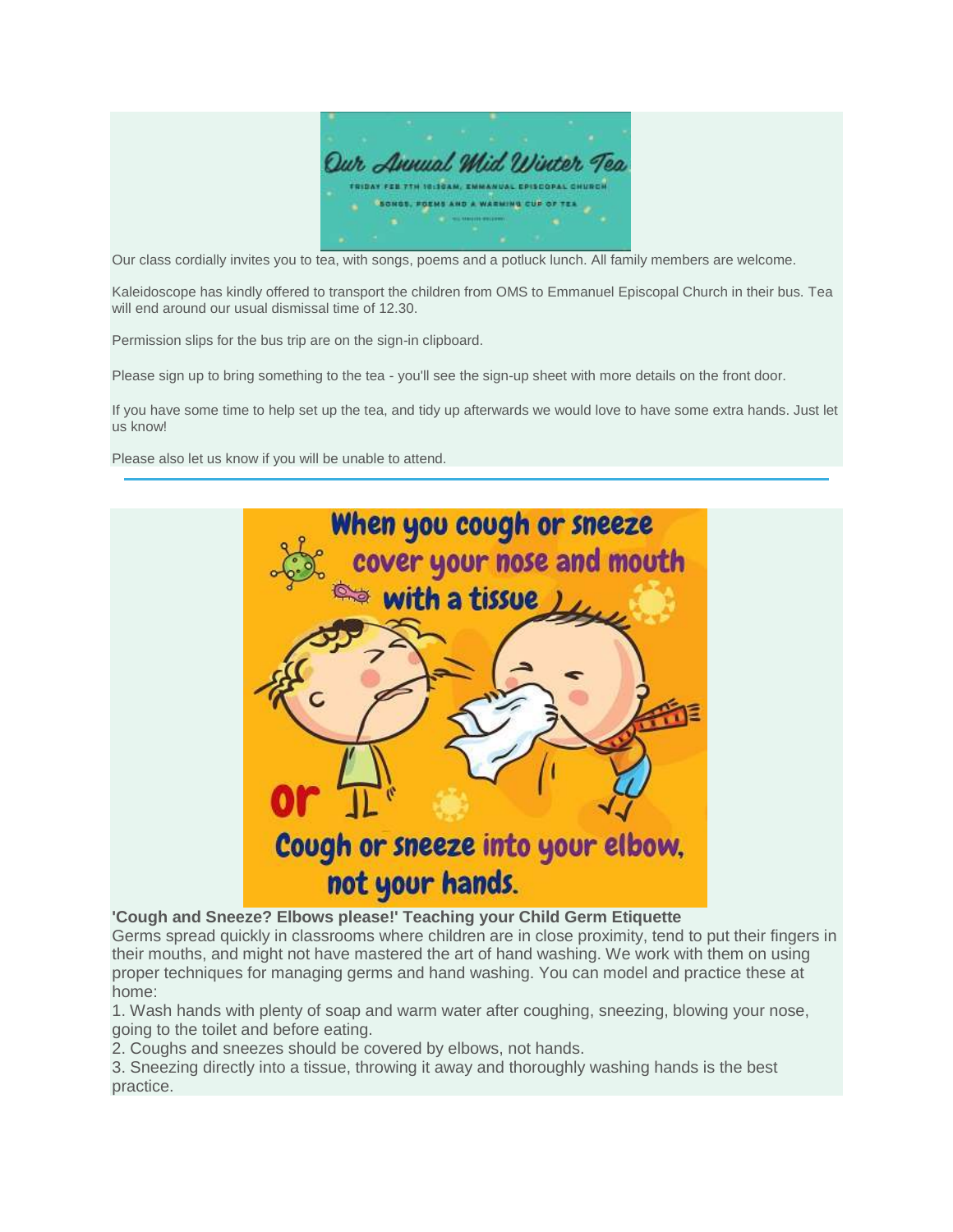4. Nose blowing can feel strange for small children. Practice it with your child so they can keep their nose clear at school!

#### **When to keep your child at home...**

The time is right for a reminder about our sick child policy. Thank you to all the parents who have given their children time to rest and recover at home - we know it can be difficult where work and life demands are at play! The health of our children and staff is important so we ask that you keep your child at home when:

- It is in the onset of a cold, or they have colored nasal discharge, frequent sneezing or symptoms of communicable illness
- They have had a fever (temperature must return to normal for 24 hours without the use of Tylenol)
- They have had vomiting or diarrhea in the last 24 hours
- They are unusually fussy, tired or 'not themselves' and would benefit from extra rest

We hold our teachers to the same standards, and ask that they stay at home for the same reasons.

If your child becomes ill at school you or an authorized person will be notified immediately and asked to collect them.

### **Parent Conferences**

Parent Conferences are well underway! This is chance to come in to the classroom after school for a chat with Teacher Tom. We ask that you arrange childcare for the conference, which usually lasts 20 - 30 mins. This is also a good time to start thinking about your plans for next year, especially if you'll have a kindergartener!

Pre-enrollment forms for new students are also available at this time.

## **A Note on Valentines**

We welcome all children and families who would like to participate to bring Valentines to school on the morning of our Mid Winter Tea, asking only that no children are left out. We currently have 22 enrolled students, so please ensure you have enough for everyone (please don't put names on them as this makes distribution much more time consuming!)

## **Make-Up Days**

If your child missed school due to the snow, we have made some sessions available so that they can be made up. The calendar is on the sign-in clipboard. You will see that we can take two additional children for each available session - just write your child's name in so we know to expect them!